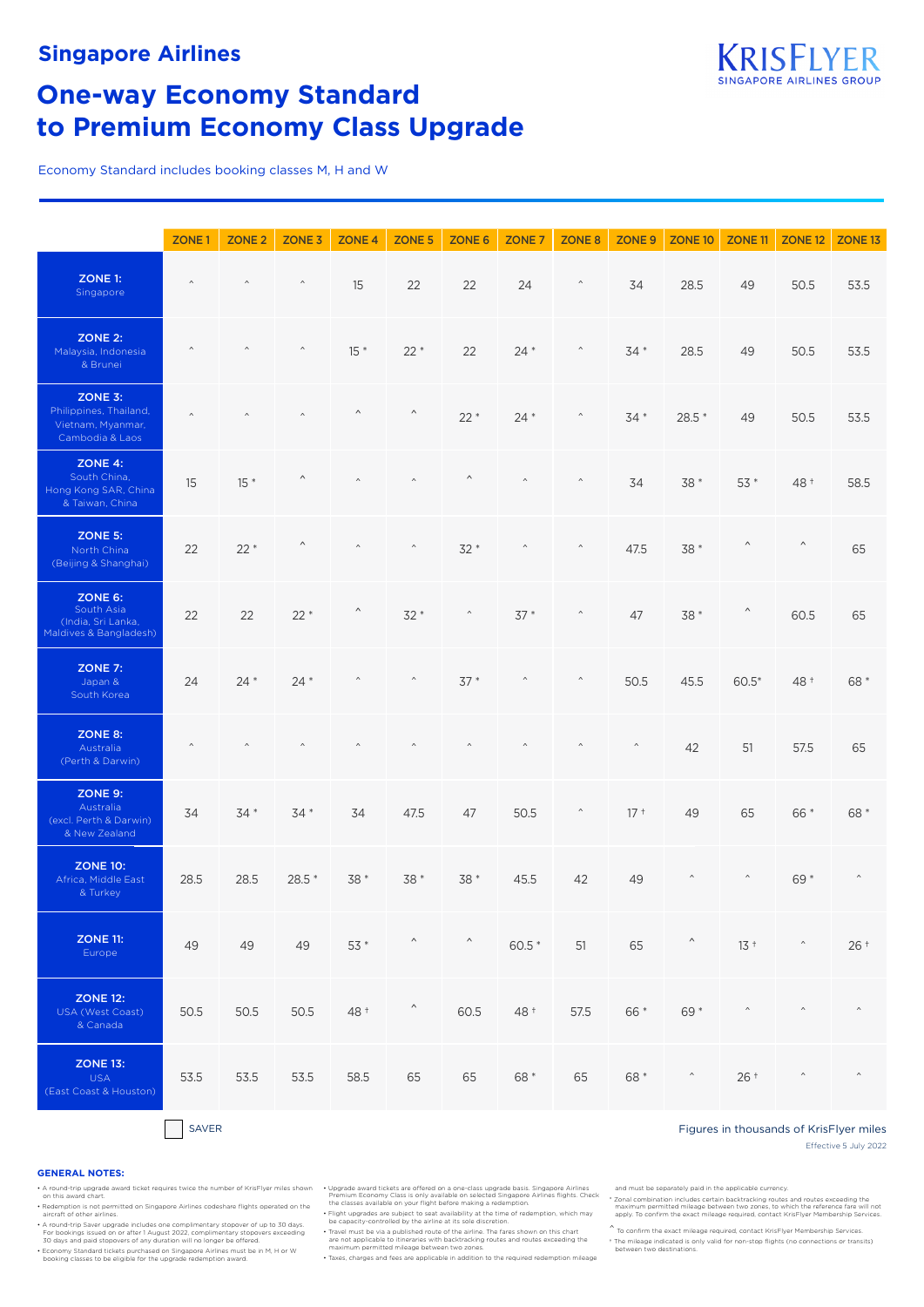

## **One-way Economy Flexi to Premium Economy Class Upgrade**

Economy Flexi includes booking classes Y, B and E

|                                                                           | ZONE <sub>1</sub> | ZONE <sub>2</sub> | ZONE <sub>3</sub>     | ZONE <sub>4</sub>       | ZONE 5              | ZONE 6                  | ZONE <sub>7</sub> | ZONE 8                  | ZONE 9              | ZONE 10                                 | ZONE 11                 | ZONE 12           | ZONE <sub>13</sub> |
|---------------------------------------------------------------------------|-------------------|-------------------|-----------------------|-------------------------|---------------------|-------------------------|-------------------|-------------------------|---------------------|-----------------------------------------|-------------------------|-------------------|--------------------|
| ZONE 1:<br>Singapore                                                      | $\wedge$          | $\wedge$          | $\wedge$              | 9                       | 14                  | 14                      | 15                | $\widehat{\phantom{a}}$ | 22.5                | 19.5                                    | 33.5                    | 33.5              | 35                 |
| <b>ZONE 2:</b><br>Malaysia, Indonesia<br>& Brunei                         | $\hat{}$          | $\wedge$          | $\wedge$              | $9 *$                   | $14*$               | 14                      | $15*$             | $\widehat{\phantom{a}}$ | $22.5*$             | 19.5                                    | 33.5                    | 33.5              | 35                 |
| ZONE 3:<br>Philippines, Thailand,<br>Vietnam, Myanmar,<br>Cambodia & Laos | $\wedge$          | $\wedge$          | $\wedge$              | $\wedge$                | $\land$             | $14 *$                  | $15*$             | $\widehat{\phantom{a}}$ | $22.5*$             | $19.5*$                                 | 33.5                    | 33.5              | 35                 |
| ZONE 4:<br>South China,<br>Hong Kong SAR, China<br>& Taiwan, China        | 9                 | $9 *$             | $\wedge$              | $\wedge$                | $\wedge$            | $\wedge$                | $\wedge$          | $\hat{\phantom{a}}$     | 23                  | $23*$                                   | $34*$                   | $33 +$            | 35                 |
| <b>ZONE 5:</b><br>North China<br>(Beijing & Shanghai)                     | 14                | $14*$             | $\boldsymbol{\wedge}$ | $\wedge$                | $\hat{}$            | $19*$                   | $\wedge$          | $\widehat{\phantom{a}}$ | 30                  | $23*$                                   | $\widehat{\phantom{a}}$ | $\wedge$          | 38                 |
| ZONE 6:<br>South Asia<br>(India, Sri Lanka,<br>Maldives & Bangladesh)     | 14                | 14                | $14 *$                | $\hat{\phantom{a}}$     | $19*$               | $\widehat{\phantom{a}}$ | $23*$             | $\widehat{\phantom{a}}$ | 30                  | $23*$                                   | $\widehat{\phantom{a}}$ | 36                | 38                 |
| <b>ZONE 7:</b><br>Japan &<br>South Korea                                  | 15                | $15 *$            | $15*$                 | $\widehat{\phantom{a}}$ | $\hat{\phantom{a}}$ | $23*$                   | $\wedge$          | $\widehat{\phantom{a}}$ | 33                  | 28                                      | 36 *                    | $33+$             | $40*$              |
| ZONE 8:<br>Australia<br>(Perth & Darwin)                                  | $\wedge$          | $\wedge$          | $\wedge$              | $\wedge$                | $\hat{}$            | $\wedge$                | $\wedge$          | $\wedge$                | $\hat{\phantom{a}}$ | 25                                      | 34                      | 34                | 38                 |
| ZONE 9:<br>Australia<br>(excl. Perth & Darwin)<br>& New Zealand           | 22.5              | $22.5*$           | $22.5*$               | 23                      | 30                  | 30                      | 33                | $\hat{\phantom{a}}$     | $14+$               | 33.5                                    | 39                      | 39 *              | $40*$              |
| <b>ZONE 10:</b><br>Africa, Middle East<br>& Turkey                        | 19.5              | 19.5              | $19.5*$               | $23*$                   | $23*$               | $23*$                   | 28                | 25                      | 33.5                | $\hat{\phantom{a}}$                     | $\widehat{\phantom{a}}$ | $41*$             | $\wedge$           |
| <b>ZONE 11:</b><br>Europe                                                 | 33.5              | 33.5              | 33.5                  |                         | $34*$ ^ ^           |                         | $36*$             | 34                      | 39                  | $\mathcal{L}(\mathcal{L}(\mathcal{L}))$ |                         | $10.5$ $\uparrow$ | $15.5 +$           |
| <b>ZONE 12:</b><br>USA (West Coast)<br>& Canada                           | 33.5              | 33.5              | 33.5                  | $33+$                   | $\hat{\phantom{a}}$ | 36                      | $33+$             | 34                      | 39 *                | $41*$                                   | $\widehat{\phantom{a}}$ | $\wedge$          | $\wedge$           |
| <b>ZONE 13:</b><br><b>USA</b><br>(East Coast & Houston)                   | 35                | 35                | 35                    | 35                      | 38                  | 38                      | 40 *              | 38                      | $40*$               | $\widehat{\phantom{a}}$                 | $15.5 +$                | $\wedge$          | $\wedge$           |

#### The SAVER SAVER SAVER SAVER SAVER SAVER SAVER SAVER SAVER SAVER SAVER SAVER SAVER SAVER SAVER SAVER SAVER SAVER

Effective 5 July 2022

#### **GENERAL NOTES:**

Redemption is not permitted on Singapore Airlines codeshare flights operated on the Fight upgrades are subject to seat availability at the light of the same of redemption, which may<br>Fight upgrades are subject to seat avail

A round-trip Saver upgrade includes one complimentary stopover of up to 30 days.<br>For bookings issued on or after 1 August 2022, complimentary stopovers exceeding<br>30 days and paid stopovers of any duration will no longer be

A round-trip upgrade award ticket requires twice the number of KrisFlyer miles shown Upgrade award tickets are offered on a one-class upgrade basis. Singapore Airlines (and this award chart.<br>Premium Economy is only availab

• Travel must be via a published route of the airline. The fares shown on this chart are not applicable to itineraries with backtracking routes and routes exceeding the maximum permitted mileage between two zones.

• Taxes, charges and fees are applicable in addition to the required redemption mileage

and must be separately paid in the applicable currency.

t Zonal combination includes certain backtracking routes and routes exceeding the "<br>- maximum permitted mileage between two zones, to which the reference fare will not<br>- apply. To confirm the exact mileage required, contac

 $\hat{}$  To confirm the exact mileage required, contact KrisFlyer Membership Services.

† The mileage indicated is only valid for non-stop flights (no connections or transits) between two destinations.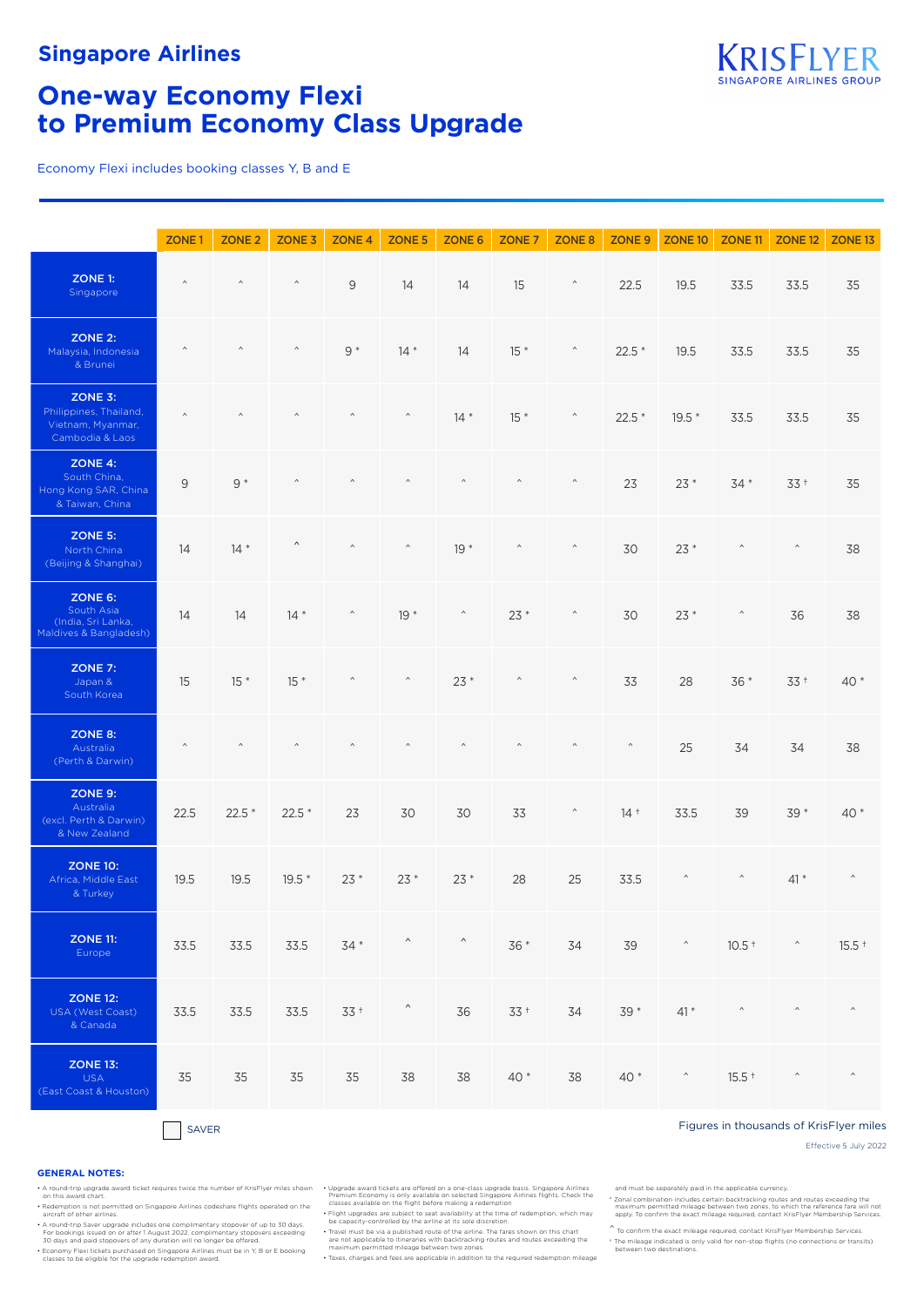

# **One-way Economy Standard to Business Class Upgrade**

Economy Standard includes booking classes M, H and W

|                                              | ZONE <sub>1</sub>     | ZONE <sub>2</sub>     | ZONE <sub>3</sub>     | ZONE <sub>4</sub>     | ZONE <sub>5</sub>     | <b>ZONE 6</b>         | ZONE <sub>7</sub>     | ZONE <sub>8</sub>     | ZONE <sub>9</sub> | ZONE <sub>10</sub>    | ZONE <sub>11</sub>    | ZONE <sub>12</sub>    | ZONE <sub>13</sub>                      |
|----------------------------------------------|-----------------------|-----------------------|-----------------------|-----------------------|-----------------------|-----------------------|-----------------------|-----------------------|-------------------|-----------------------|-----------------------|-----------------------|-----------------------------------------|
| ZONE 1:                                      | $\boldsymbol{\wedge}$ | 17                    | 18.5                  | 26                    | 35                    | 35                    | 42.5                  | 32                    | 58.5              | 47.5                  | 86.5                  | 90                    | 93.5                                    |
| Singapore                                    | $\boldsymbol{\wedge}$ | 33                    | 37.5                  | 42                    | 60                    | 60                    | 65                    | 60                    | 85                | 98                    | 113                   | 113                   | 125.5                                   |
| <b>ZONE 2:</b>                               | 17                    | ٨                     | $18.5*$               | $26*$                 | $35*$                 | 35                    | $42.5*$               | $32*$                 | $58.5*$           | 47.5                  | 86.5                  | 90                    | 93.5                                    |
| Malaysia, Indonesia<br>& Brunei              | 33                    | $\boldsymbol{\wedge}$ | $37.5*$               | 42 *                  | 60 *                  | 60                    | 65*                   | 60 *                  | 85*               | 98                    | 113                   | 113                   | 125.5                                   |
| ZONE 3:<br>Philippines, Thailand,            | 18.5                  | $18.5*$               | $\boldsymbol{\wedge}$ | $\wedge$              | $\boldsymbol{\wedge}$ | $35*$                 | $42.5*$               | $32*$                 | $58.5*$           | 47.5 *                | 86.5                  | 90                    | 93.5                                    |
| Vietnam, Myanmar,<br>Cambodia & Laos         | 37.5                  | $37.5*$               | $\boldsymbol{\wedge}$ | $\boldsymbol{\wedge}$ | $\boldsymbol{\wedge}$ | 60 *                  | 65*                   | 60 *                  | 85*               | 98 *                  | 113                   | 113                   | 125.5                                   |
| ZONE 4:<br>South China,                      | 26                    | $26*$                 | $\wedge$              | $\wedge$              | $\boldsymbol{\wedge}$ | $\land$               | $\boldsymbol{\wedge}$ | 33                    | 59.5              | $60.5*$               | $92.5*$               | 79 +                  | 102                                     |
| Hong Kong SAR, China<br>& Taiwan, China      | 42                    | 42 *                  | ∧                     |                       |                       | Λ                     |                       | 60                    | 85                | $121 *$               | $123*$                | $94.5 +$              | 138.5                                   |
| ZONE 5:                                      | 35                    | $35*$                 | $\wedge$              | $\wedge$              | $\boldsymbol{\wedge}$ | $52.5*$               | $\wedge$              | 48.5                  | 77                | $60.5*$               | $\wedge$              | $\wedge$              | 105                                     |
| North China<br>(Beijing & Shanghai)          | 60                    | 60 *                  | $\boldsymbol{\wedge}$ | $\boldsymbol{\wedge}$ | $\boldsymbol{\wedge}$ | $95*$                 | $\boldsymbol{\wedge}$ | 90                    | 120               | $121*$                | $\boldsymbol{\wedge}$ | $\boldsymbol{\wedge}$ | 149                                     |
| ZONE 6:<br>South Asia                        | 35                    | 35                    | $35*$                 | $\hat{}$              | $52.5*$               | $\hat{}$              | $61 *$                | 51.5                  | 77                | 60.5 *                | $\boldsymbol{\wedge}$ | 100                   | 105                                     |
| (India, Sri Lanka,<br>Maldives & Bangladesh) | 60                    | 60                    | 60 *                  | $\boldsymbol{\wedge}$ | 95 *                  | $\boldsymbol{\wedge}$ | $102*$                | 95                    | 120               | $121*$                | $\boldsymbol{\wedge}$ | 131.5                 | 149                                     |
| ZONE 7:                                      | 42.5                  | $42.5*$               | $42.5*$               | $\boldsymbol{\wedge}$ | $\hat{}$              | $61*$                 | $\boldsymbol{\wedge}$ | 55.5                  | 83.5              | 72.5                  | 98 *                  | $85.5 +$              | $110.5*$                                |
| Japan &<br>South Korea                       | 65                    | 65*                   | 65 *                  | Λ                     | Λ                     | 102 <sup>3</sup>      | $\boldsymbol{\wedge}$ | 97.5                  | 130               | 138                   | 133.5 *               | $105 +$               | 159 *                                   |
| ZONE 8:<br>Australia                         | 32                    | $32*$                 | $32*$                 | 33                    | 48.5                  | 51.5                  | 55.5                  | $\boldsymbol{\wedge}$ | $\wedge$          | 64.5                  | 92.5                  | 94.5                  | 105                                     |
| (Perth & Darwin)                             | 60                    | 60 *                  | 60 *                  | 60                    | 90                    | 95                    | 97.5                  | $\boldsymbol{\wedge}$ |                   | 126.5                 | 121                   | 128.5                 | 149                                     |
| ZONE 9:<br>Australia                         | 58.5                  | $58.5*$               | $58.5*$               | 59.5                  | 77                    | 77                    | 83.5                  | $\wedge$              | 27                | 82                    | 104                   | $108.5*$              | $112.5*$                                |
| (excl. Perth & Darwin)<br>& New Zealand      | 85                    | $85*$                 | 85*                   | 85                    | 120                   | 120                   | 130                   | $\boldsymbol{\wedge}$ | 33.5              | 161                   | 143.5                 | $146*$                | 159 *                                   |
| <b>ZONE 10:</b><br>Africa, Middle East       | 47.5                  | 47.5                  | 47.5 *                | 60.5 *                | 60.5 *                | 60.5 *                | 72.5                  | 64.5                  | 82                | $\boldsymbol{\wedge}$ | $\wedge$              | $111 *$               | $\boldsymbol{\wedge}$                   |
| & Turkey                                     | 98                    | 98                    | 98 *                  | $121 *$               | $121*$                | $121*$                | 138                   | 126.5                 | 161               | Λ                     | $\boldsymbol{\wedge}$ | $163.5*$              | $\boldsymbol{\wedge}$                   |
| <b>ZONE 11:</b>                              | 86.5                  | 86.5                  | 86.5                  | $92.5*$               | $\boldsymbol{\wedge}$ | $\boldsymbol{\wedge}$ | 98 *                  | 92.5                  | 104               | $\boldsymbol{\wedge}$ | $28.5$ +              | $\hat{\phantom{a}}$   | $55+$                                   |
| Europe                                       | 113                   | 113                   | 113                   | $123*$                | $\boldsymbol{\wedge}$ | Λ,                    | 133.5 *               | 121                   | 143.5             | Λ                     | $34.5 +$              | Λ,                    | $67+$                                   |
| <b>ZONE 12:</b>                              | 90                    | 90                    | 90                    | 79 +                  | $\boldsymbol{\wedge}$ | 100                   | $85.5 +$              | 94.5                  | 108.5 *           | $111 *$               | $\wedge$              | $\boldsymbol{\wedge}$ | $\wedge$                                |
| USA (West Coast)<br>& Canada                 | 113                   | 113                   | 113                   | $94.5 +$              | $\boldsymbol{\wedge}$ | 131.5                 | $105 +$               | 128.5                 | 146 *             | 163.5 *               | $\boldsymbol{\wedge}$ | $\boldsymbol{\wedge}$ |                                         |
| <b>ZONE 13:</b><br><b>USA</b>                | 93.5                  | 93.5                  | 93.5                  | 102                   | 105                   | 105                   | $110.5*$              | 105                   | $112.5*$          | $\boldsymbol{\wedge}$ | $55+$                 | $\boldsymbol{\wedge}$ | $\wedge$                                |
| (East Coast & Houston)                       | 125.5                 | 125.5                 | 125.5                 | 138.5                 | 149                   | 149                   | 159 *                 | 149                   | 159 *             | $\boldsymbol{\wedge}$ | $67+$                 | Δ,                    | $\boldsymbol{\wedge}$                   |
|                                              | SAVER                 |                       | ADVANTAGE             |                       |                       |                       |                       |                       |                   |                       |                       |                       | Figures in thousands of KrisFlyer miles |

#### **GENERAL NOTES:**

- 
- 
- A round-trip Saver upgrade includes one complimentary stopover of up to 30 days.<br>Each one-way Advantage upgrade includes one complimentary stopover of up to<br>30 days. For bookings issued on or after 1 August 2022, complimen

• Economy Standard tickets purchased on Singapore Airlines must be in M, H or W booking classes to be eligible for the upgrade redemption award.

- A round-trip upgrade award ticket requires twice the number of KrisFlyer miles shown by Upgrade on your flight betweed on a one-class upgrade basis. Check the classes
- Right upper in the state of the state of the seated on the Fight upgrades are subject to seat availability at the time of redemption, which may alter the information which may be capacity-controlled by the airline at its s
	- Travel must be via a published route of the airline. The fares shown on this chart are not applicable to itineraries with backtracking routes and routes exceeding the maximum permitted mileage between two zones.
	- Taxes, charges and fees are applicable in addition to the required redemption mileage and must be separately paid in the applicable currency. \* Zonal combination includes certain backtracking routes and routes exceeding the

Effective 5 July 2022

maximum permitted mileage between two zones, to which the reference fare will not apply. To confirm the exact mileage required, contact KrisFlyer Membership Services.

^ To confirm the exact mileage required, contact KrisFlyer Membership Services. † The mileage indicated is only valid for non-stop flights (no connections or transits) between two destinations.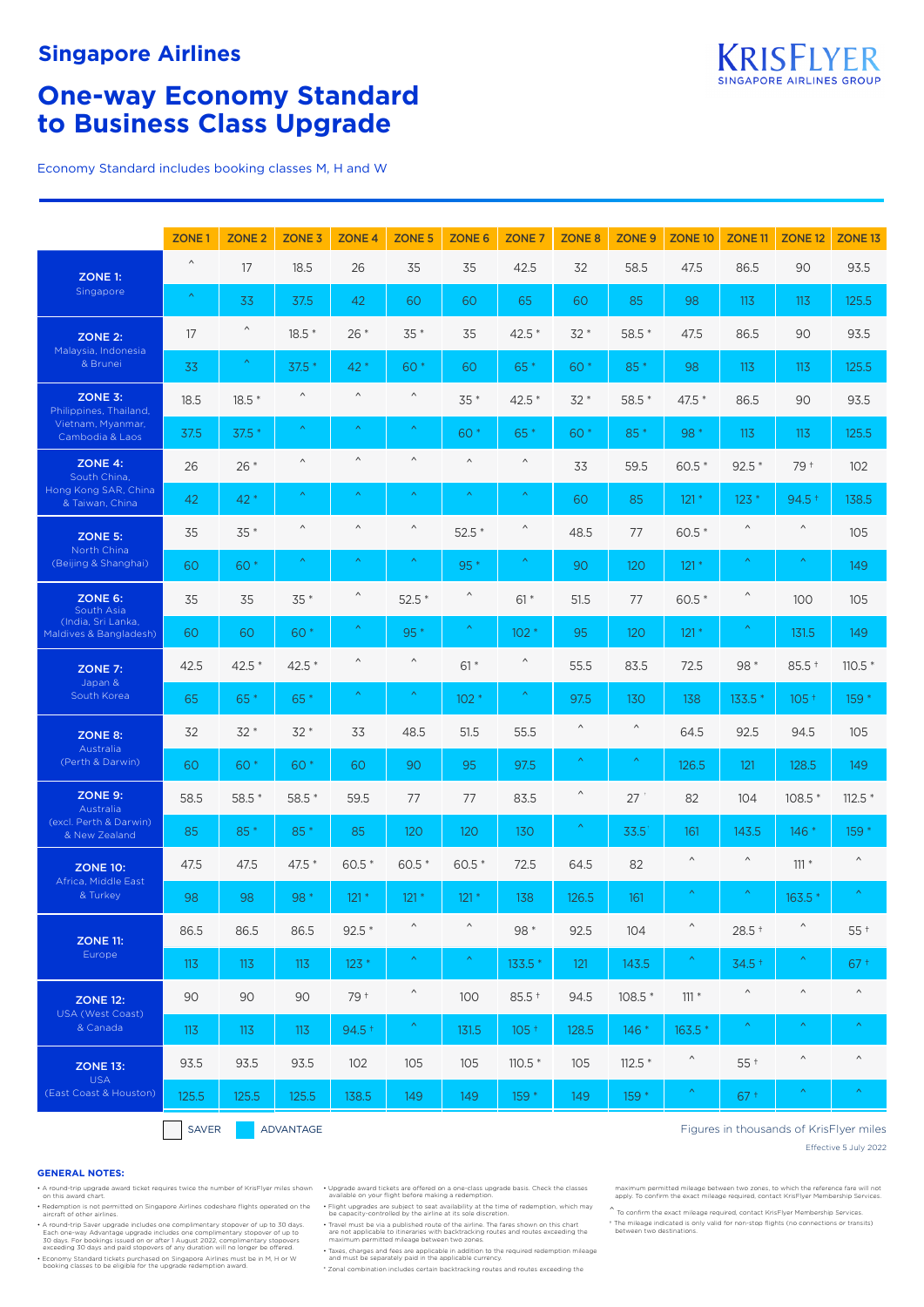# **Singapore Airlines**

# **One-way Economy Flexi to Business Class Upgrade**

Economy Flexi includes booking classes Y, B and E

|                                                   | ZONE <sub>1</sub>     | ZONE <sub>2</sub>     | ZONE <sub>3</sub>     | ZONE <sub>4</sub>     | <b>ZONE 5</b>         | ZONE 6                | ZONE <sub>7</sub>     | ZONE <sub>8</sub>     | ZONE <sub>9</sub> | ZONE <sub>10</sub>                      | ZONE <sub>11</sub>    | ZONE <sub>12</sub>    | ZONE <sub>13</sub>    |
|---------------------------------------------------|-----------------------|-----------------------|-----------------------|-----------------------|-----------------------|-----------------------|-----------------------|-----------------------|-------------------|-----------------------------------------|-----------------------|-----------------------|-----------------------|
| ZONE 1:                                           | $\boldsymbol{\wedge}$ | 15.5                  | 15.5                  | 19                    | 29.5                  | 29.5                  | 32                    | 27                    | 48.5              | 40                                      | 70.5                  | 71.5                  | 74.5                  |
| Singapore                                         | $\boldsymbol{\wedge}$ | 30                    | 30                    | 30                    | 50                    | 50                    | 50                    | 50                    | 70                | 80.5                                    | 92.5                  | 92.5                  | 102.5                 |
| <b>ZONE 2:</b><br>Malaysia, Indonesia<br>& Brunei | 15.5                  | $\boldsymbol{\wedge}$ | $15.5*$               | $19*$                 | $29.5*$               | 29.5                  | $32*$                 | $27*$                 | 48.5 *            | 40                                      | 70.5                  | 71.5                  | 74.5                  |
|                                                   | 30                    | $\boldsymbol{\wedge}$ | $30*$                 | $30*$                 | 50 *                  | 50                    | 50 *                  | 50 *                  | 70 *              | 80.5                                    | 92.5                  | 92.5                  | 102.5                 |
| ZONE 3:<br>Philippines, Thailand,                 | 15.5                  | $15.5*$               | $\wedge$              | $\boldsymbol{\wedge}$ | $\boldsymbol{\wedge}$ | $29.5*$               | $32*$                 | $27*$                 | 48.5 *            | $40*$                                   | 70.5                  | 71.5                  | 74.5                  |
| Vietnam, Myanmar,<br>Cambodia & Laos              | 30                    | $30*$                 | Λ,                    | $\boldsymbol{\wedge}$ | Λ,                    | 50 *                  | $50*$                 | 50 *                  | 70 *              | 80.5 *                                  | 92.5                  | 92.5                  | 102.5                 |
| ZONE 4:<br>South China,                           | 19                    | $19*$                 | $\wedge$              | $\wedge$              | $\land$               | $\land$               | $\boldsymbol{\wedge}$ | 28                    | 48.5              | 46.5 *                                  | $71.5*$               | 60+                   | 80.5                  |
| Hong Kong SAR, China<br>& Taiwan, China           | 30                    | $30*$                 | $\boldsymbol{\wedge}$ | ᄉ                     |                       | Ă                     | ∧                     | 50                    | 70                | $92*$                                   | $92.5*$               | $72+$                 | 113                   |
| ZONE 5:                                           | 29.5                  | $29.5*$               | $\boldsymbol{\wedge}$ | $\land$               | $\boldsymbol{\wedge}$ | $40.5*$               | $\wedge$              | 38                    | 65                | 46.5 *                                  | $\wedge$              | $\wedge$              | 80.5                  |
| North China<br>(Beijing & Shanghai)               | 50                    | 50 *                  | $\boldsymbol{\wedge}$ | $\boldsymbol{\wedge}$ | $\boldsymbol{\wedge}$ | $70*$                 | $\boldsymbol{\wedge}$ | 70                    | 100               | $92*$                                   | $\boldsymbol{\wedge}$ | Λ,                    | 113                   |
| ZONE 6:<br>South Asia                             | 29.5                  | 29.5                  | $29.5*$               | $\hat{}$              | $40.5*$               | $\hat{\phantom{a}}$   | 48.5 *                | 38                    | 65                | 46.5 *                                  | $\boldsymbol{\wedge}$ | 78                    | 80.5                  |
| (India, Sri Lanka,<br>Maldives & Bangladesh)      | 50                    | 50                    | $50*$                 | $\boldsymbol{\wedge}$ | $70*$                 | $\boldsymbol{\wedge}$ | 80 *                  | 70                    | 100               | $92*$                                   | $\boldsymbol{\wedge}$ | 102.5                 | 113                   |
| <b>ZONE 7:</b>                                    | 32                    | $32*$                 | $32*$                 | $\wedge$              | $\boldsymbol{\wedge}$ | 48.5 *                | Λ                     | 43.5                  | 70                | 57                                      | $77*$                 | $65.5 +$              | 86 *                  |
| Japan &<br>South Korea                            | 50                    | 50 *                  | 50 *                  | $\boldsymbol{\wedge}$ |                       | 80                    |                       | 80                    | <b>110</b>        | 115                                     | 102.5                 | $82 +$                | $123*$                |
| ZONE 8:                                           | 27                    | $27*$                 | $27*$                 | 28                    | 38                    | 38                    | 43.5                  | $\wedge$              | $\land$           | 52                                      | 71.5                  | 72.5                  | 80.5                  |
| Australia<br>(Perth & Darwin)                     | 50                    | 50 *                  | $50*$                 | 50                    | 70                    | 70                    | 80                    | $\boldsymbol{\wedge}$ |                   | 103.5                                   | 92.5                  | 92.5                  | 113                   |
| ZONE 9:<br>Australia                              | 48.5                  | 48.5 *                | 48.5 *                | 48.5                  | 65                    | 65                    | 70                    | $\boldsymbol{\wedge}$ | $22 +$            | 69                                      | 83                    | $83*$                 | $87*$                 |
| (excl. Perth & Darwin)<br>& New Zealand           | 70                    | $70*$                 | $70*$                 | 70                    | 100                   | 100                   | <b>110</b>            | $\boldsymbol{\wedge}$ | 30 <sup>†</sup>   | 138                                     | 113                   | $113 *$               | $123*$                |
| <b>ZONE 10:</b>                                   | 40                    | 40                    | $40*$                 | $46.5*$               | 46.5 *                | 46.5 *                | 57                    | 52                    | 69                | $\boldsymbol{\wedge}$                   | $\wedge$              | 85.5 *                | $\wedge$              |
| Africa, Middle East<br>& Turkey                   | 80.5                  | 80.5                  | $80.5*$               | $92*$                 | $92*$                 | $92*$                 | 115                   | 103.5                 | 138               | $\boldsymbol{\wedge}$                   |                       | $128*$                | $\boldsymbol{\wedge}$ |
| <b>ZONE 11:</b>                                   | 70.5                  | 70.5                  | 70.5                  | $71.5*$               | $\wedge$              | $\boldsymbol{\wedge}$ | $77*$                 | 71.5                  | 83                | $\boldsymbol{\wedge}$                   | $23.5 +$              | $\boldsymbol{\wedge}$ | $34+$                 |
| Europe                                            | 92.5                  | 92.5                  | 92.5                  | $92.5*$               | Λ,                    | $\boldsymbol{\wedge}$ | $102.5*$              | 92.5                  | 113               | $\boldsymbol{\gamma}$                   | $31 +$                | Λ                     | $51.5 +$              |
| <b>ZONE 12:</b>                                   | 71.5                  | 71.5                  | 71.5                  | 60 +                  | $\boldsymbol{\wedge}$ | 78                    | $65.5 +$              | 72.5                  | 83 *              | 85.5 *                                  | $\wedge$              | $\land$               | $\boldsymbol{\wedge}$ |
| USA (West Coast)<br>& Canada                      | 92.5                  | 92.5                  | 92.5                  | $72+$                 | $\boldsymbol{\wedge}$ | 102.5                 | $82 +$                | 92.5                  | $113 *$           | 128 *                                   | $\boldsymbol{\wedge}$ | $\boldsymbol{\wedge}$ | $\boldsymbol{\wedge}$ |
| <b>ZONE 13:</b>                                   | 74.5                  | 74.5                  | 74.5                  | 80.5                  | 80.5                  | 80.5                  | 86 *                  | 80.5                  | $87*$             | $\boldsymbol{\wedge}$                   | $34 +$                | $\land$               | $\wedge$              |
| <b>USA</b><br>(East Coast & Houston)              | 102.5                 | 102.5                 | 102.5                 | 113                   | 113                   | 113                   | $123*$                | 113                   | $123*$            | $\left\langle \mathcal{N}\right\rangle$ | $51.5 +$              | $\boldsymbol{\wedge}$ | $\boldsymbol{\wedge}$ |
|                                                   |                       |                       |                       |                       |                       |                       |                       |                       |                   |                                         |                       |                       |                       |

SAVER ADVANTAGE

### Figures in thousands of KrisFlyer miles

Effective 5 July 2022

#### **GENERAL NOTES:**

Right upper in the state of the state of the seated on the Fight upgrades are subject to seat availability at the time of redemption, which may alter the information which may be capacity-controlled by the airline at its s

A round-trip Saver upgrade includes one complimentary stopover of up to 30 days.<br>Each one-way Advantage upgrade includes one complimentary stopover of up to<br>30 days. For bookings issued on or after 1 August 2022, complimen

• Economy Flexi tickets purchased on Singapore Airlines must be in Y, B or E booking classes to be eligible for the upgrade redemption award.

A round-trip upgrade award ticket requires twice the number of KrisFlyer miles shown by Upgrade on your flight betweed on a one-class upgrade basis. Check the classes

• Travel must be via a published route of the airline. The fares shown on this chart are not applicable to itineraries with backtracking routes and routes exceeding the maximum permitted mileage between two zones.

• Taxes, charges and fees are applicable in addition to the required redemption mileage and must be separately paid in the applicable currency

t Zonal combination includes certain backtracking routes and routes exceeding the "<br>- maximum permitted mielage between two zones, to which the reference fare will not<br>- apply. To confirm the exact mileage required, contac

 $\hat{}$  To confirm the exact mileage required, contact KrisFlyer Membership Services. † The mileage indicated is only valid for non-stop flights (no connections or transits) between two destinations.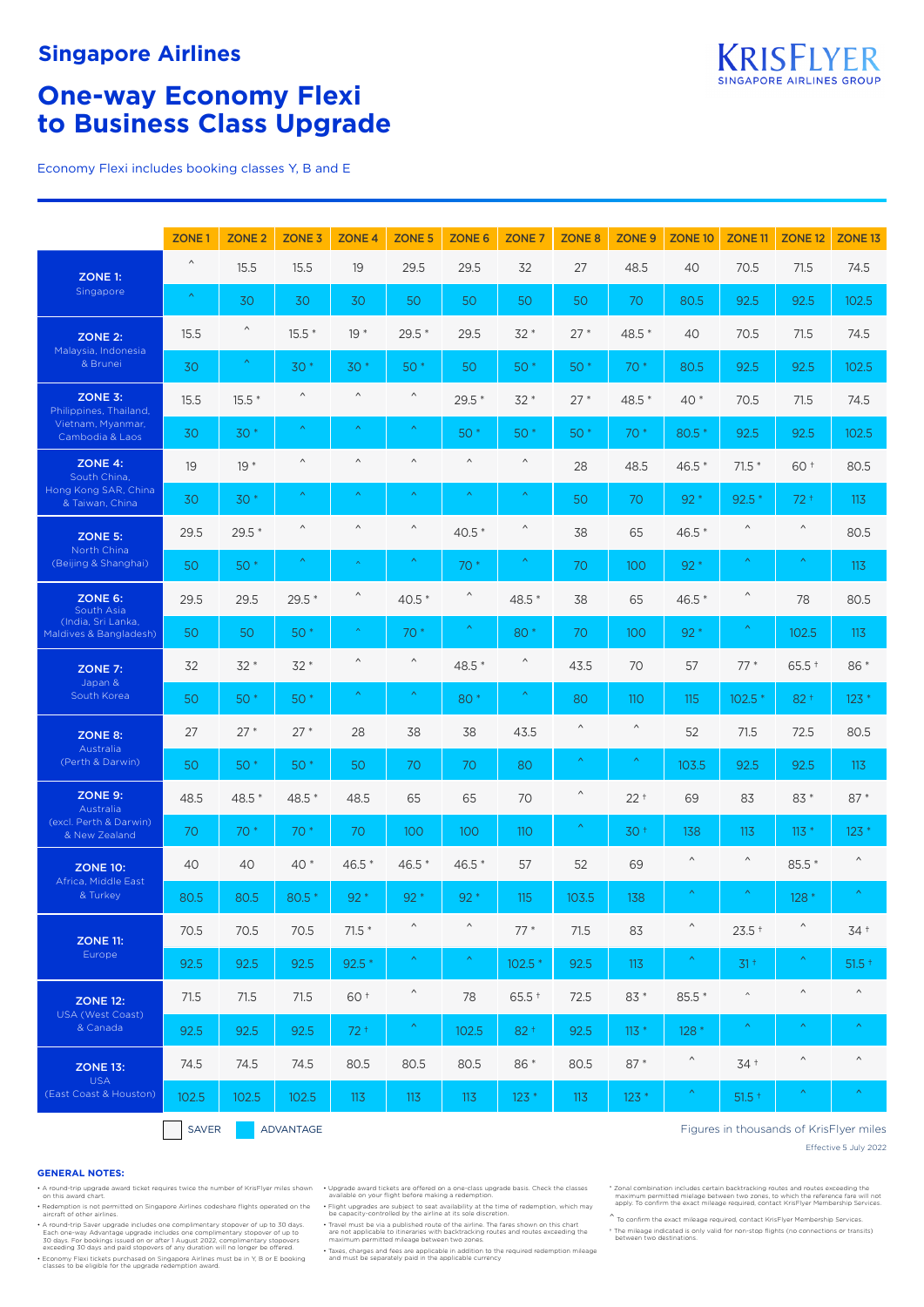

# **One-way Premium Economy Standard to Business Class Upgrade**

Premium Economy Standard includes booking class P, L

|                                              | ZONE <sub>1</sub>     | ZONE <sub>2</sub>     | ZONE <sub>3</sub> | ZONE <sub>4</sub>     | ZONE <sub>5</sub>     | <b>ZONE 6</b>         | ZONE <sub>7</sub>     | ZONE <sub>8</sub>     | ZONE <sub>9</sub>     | ZONE <sub>10</sub>    | ZONE <sub>11</sub>    | ZONE <sub>12</sub>                      | ZONE <sub>13</sub>    |
|----------------------------------------------|-----------------------|-----------------------|-------------------|-----------------------|-----------------------|-----------------------|-----------------------|-----------------------|-----------------------|-----------------------|-----------------------|-----------------------------------------|-----------------------|
| ZONE 1:                                      | $\wedge$              | $\boldsymbol{\wedge}$ | $\wedge$          | 17.5                  | 26.5                  | 26.5                  | 28.5                  | $\boldsymbol{\wedge}$ | 44                    | 37.5                  | 64                    | 64.5                                    | 67                    |
| Singapore                                    | $\boldsymbol{\wedge}$ | $\boldsymbol{\wedge}$ | ∧                 | 26                    | 44                    | 44                    | 44                    | $\boldsymbol{\wedge}$ | 62                    | 71.5                  | 82                    | 86.5                                    | 94.5                  |
| ZONE 2:                                      | $\wedge$              | $\boldsymbol{\wedge}$ | $\wedge$          | $17.5*$               | $26.5*$               | 26.5                  | $28.5*$               | $\boldsymbol{\wedge}$ | $44*$                 | 37.5                  | 64                    | 64.5                                    | 67                    |
| Malaysia, Indonesia<br>& Brunei              | $\boldsymbol{\wedge}$ | $\boldsymbol{\wedge}$ | Λ                 | $26*$                 | $44*$                 | 44                    | $44*$                 | $\boldsymbol{\wedge}$ | $62*$                 | 71.5                  | 82                    | 86.5                                    | 94.5                  |
| ZONE 3:<br>Philippines, Thailand,            | $\land$               | $\boldsymbol{\wedge}$ | $\wedge$          | 17.5                  | 26.5                  | $26.5*$               | 28.5 *                | $\boldsymbol{\wedge}$ | $44*$                 | $37.5*$               | 64                    | 64.5                                    | 67                    |
| Vietnam, Myanmar,<br>Cambodia & Laos         | $\boldsymbol{\wedge}$ | $\boldsymbol{\wedge}$ | Λ                 | 26                    | 44                    | $44*$                 | $44*$                 | $\boldsymbol{\wedge}$ | $62*$                 | $71.5*$               | 82                    | 86.5                                    | 94.5                  |
| ZONE 4:<br>South China,                      | 17.5                  | $17.5*$               | 17.5              | $\wedge$              | $\land$               | $\land$               | $\land$               | $\wedge$              | 45.5                  | 44.5 *                | 66.5 *                | 60 +                                    | 71.5                  |
| Hong Kong SAR, China<br>& Taiwan, China      | 26                    | $26*$                 | 26                | $\boldsymbol{\wedge}$ | $\boldsymbol{\wedge}$ | $\boldsymbol{\wedge}$ | $\boldsymbol{\wedge}$ | $\boldsymbol{\wedge}$ | 62                    | 82 *                  | 83.5 *                | $74+$                                   | 100.5                 |
| ZONE 5:                                      | 26.5                  | $26.5*$               | 26.5              | $\wedge$              | $\boldsymbol{\wedge}$ | $35.5*$               | $\boldsymbol{\wedge}$ | $\wedge$              | 58.5                  | 44.5 *                | Λ                     | $\land$                                 | 73                    |
| North China<br>(Beijing & Shanghai)          | 44                    | $44*$                 | 44                | $\boldsymbol{\wedge}$ | $\boldsymbol{\wedge}$ | $61.5*$               | $\boldsymbol{\wedge}$ | $\boldsymbol{\wedge}$ | 87                    | $82*$                 | Ä                     | $\boldsymbol{\wedge}$                   | 105                   |
| $ZONE 6$ :<br>South Asia                     | 26.5                  | 26.5                  | $26.5*$           | $\hat{}$              | 35.5 *                | $\wedge$              | $43.5*$               | $\boldsymbol{\wedge}$ | 58.5                  | 44.5 *                | $\wedge$              | 70.5                                    | 73                    |
| (India, Sri Lanka,<br>Maldives & Bangladesh) | 44                    | 44                    | $44*$             | $\boldsymbol{\wedge}$ | $61.5*$               | $\boldsymbol{\wedge}$ | 69.5 *                | $\boldsymbol{\wedge}$ | 87                    | 82 *                  |                       | 94.5                                    | 105                   |
| ZONE 7:                                      | 28.5                  | $28.5*$               | $28.5*$           | Λ                     | $\boldsymbol{\wedge}$ | 43.5 *                | $\boldsymbol{\wedge}$ | $\boldsymbol{\wedge}$ | 63.5                  | 54                    | 70 *                  | $61 +$                                  | 78 *                  |
| Japan &<br>South Korea                       | 44                    | 44 *                  | 44 *              |                       |                       | 69.5*                 |                       |                       | 95                    | 102.5                 | 90.5                  | 76 +                                    | $111 *$               |
| ZONE 8:                                      | $\land$               | $\boldsymbol{\wedge}$ | $\land$           | $\boldsymbol{\wedge}$ | $\land$               | $\boldsymbol{\wedge}$ | $\boldsymbol{\wedge}$ | $\wedge$              | $\wedge$              | 47                    | 64                    | 64.5                                    | 71.5                  |
| Australia<br>(Perth & Darwin)                | $\boldsymbol{\wedge}$ | $\boldsymbol{\wedge}$ | Λ,                | $\boldsymbol{\wedge}$ | $\boldsymbol{\wedge}$ | $\boldsymbol{\wedge}$ | $\boldsymbol{\wedge}$ | $\boldsymbol{\wedge}$ | $\boldsymbol{\wedge}$ | 92                    | 82                    | 86.5                                    | 105                   |
| ZONE 9:<br>Australia                         | 44                    | $44*$                 | $44*$             | 45.5                  | 58.5                  | 58.5                  | 63.5                  | $\boldsymbol{\wedge}$ | $20.5 +$              | 66                    | 77                    | 77.5 *                                  | 80 *                  |
| (excl. Perth & Darwin)<br>& New Zealand      | 62                    | $62*$                 | $62*$             | 62                    | 87                    | 87                    | 95                    | $\boldsymbol{\wedge}$ | $28+$                 | 123.5                 | 98.5                  | $102.5*$                                | $111 *$               |
| <b>ZONE 10:</b>                              | 37.5                  | 37.5                  | $37.5*$           | 44.5 *                | 44.5 *                | 44.5 *                | 54                    | 47                    | 66                    | $\boldsymbol{\wedge}$ | $\hat{}$              | 80 *                                    | $\boldsymbol{\wedge}$ |
| Africa, Middle East<br>& Turkey              | 71.5                  | 71.5                  | $71.5*$           | 82 *                  | 82 *                  | $82*$                 | 102.5                 | 92                    | 123.5                 | $\boldsymbol{\wedge}$ | Λ                     | $116.5*$                                | $\boldsymbol{\wedge}$ |
| <b>ZONE 11:</b>                              | 64                    | 64                    | 64                | 66.5 *                | $\wedge$              | $\wedge$              | 70 *                  | 64                    | 77                    | $\boldsymbol{\wedge}$ | $21 +$                | $\boldsymbol{\wedge}$                   | $31 +$                |
| Europe                                       | 82                    | 82                    | 82                | 83.5 *                | $\boldsymbol{\wedge}$ | $\boldsymbol{\wedge}$ | $90.5*$               | 82                    | 98.5                  | $\boldsymbol{\wedge}$ | $27 +$                | $\boldsymbol{\wedge}$                   | 46 +                  |
| <b>ZONE 12:</b>                              | 64.5                  | 64.5                  | 64.5              | 60 +                  | $\boldsymbol{\wedge}$ | 70.5                  | $61 +$                | 64.5                  | $77.5*$               | 80 *                  | $\boldsymbol{\wedge}$ | $\land$                                 | $\boldsymbol{\wedge}$ |
| USA (West Coast)<br>& Canada                 | 86.5                  | 86.5                  | 86.5              | 74 +                  | $\boldsymbol{\wedge}$ | 94.5                  | 76 +                  | 86.5                  | 102.5 *               | $116.5*$              | $\boldsymbol{\wedge}$ | $\boldsymbol{\wedge}$                   | $\boldsymbol{\wedge}$ |
| <b>ZONE 13:</b>                              | 67                    | 67                    | 67                | 71.5                  | 73                    | 73                    | 78 *                  | 71.5                  | 80 *                  | $\boldsymbol{\wedge}$ | $31 +$                | $\boldsymbol{\wedge}$                   | $\land$               |
| <b>USA</b><br>(East Coast & Houston)         | 94.5                  | 94.5                  | 94.5              | 100.5                 | 105                   | 105                   | $111 *$               | 105                   | $111 *$               | $\boldsymbol{\wedge}$ | 46 +                  | $\boldsymbol{\wedge}$                   | $\boldsymbol{\wedge}$ |
|                                              | SAVER                 |                       | ADVANTAGE         |                       |                       |                       |                       |                       |                       |                       |                       | Figures in thousands of KrisFlyer miles |                       |

### **GENERAL NOTES:**

A round-trip Saver upgrade includes one complimentary stopover of up to 30 days.<br>Each one-way Advantage upgrade includes one complimentary stopover of up to<br>30 days. For bookings issued on or after 1 August 2022, complimen

• Premium Economy Standard tickets purchased on Singapore Airlines must be in the P or L booking class to be eligible for the upgrade redemption award

A round-trip upgrade award ticket requires twice the number of KrisFlyer miles shown Upgrade award tickets are offered on a one-class upgrade basis. Singapore Airlines (and the sected Singapore Airlines flights. Check the

Redemption is not permitted on Singapore Airlines codeshare flights operated on the Fight upgrades are subject to seat availability at the line of redemption, which may<br>Fight upgrades are subject to seat availability at th

• Travel must be via a published route of the airline. The fares shown on this chart are not applicable to itineraries with backtracking routes and routes exceeding the maximum permitted mileage between two zones.

• Taxes, charges and fees are applicable in addition to the required redemption mileage

### Figures in thousands of KrisFlyer miles

Effective 5 July 2022

and must be separately paid in the applicable currency.

t Zonal combination includes certain backtracking routes and routes exceeding the "<br>- maximum permitted mileage between two zones, to which the reference fare will not<br>- apply. To confirm the exact mileage required, contac

 $\hat{}$  To confirm the exact mileage required, contact KrisFlyer Membership Services. † The mileage indicated is only valid for non-stop flights (no connections or transits) between two destinations.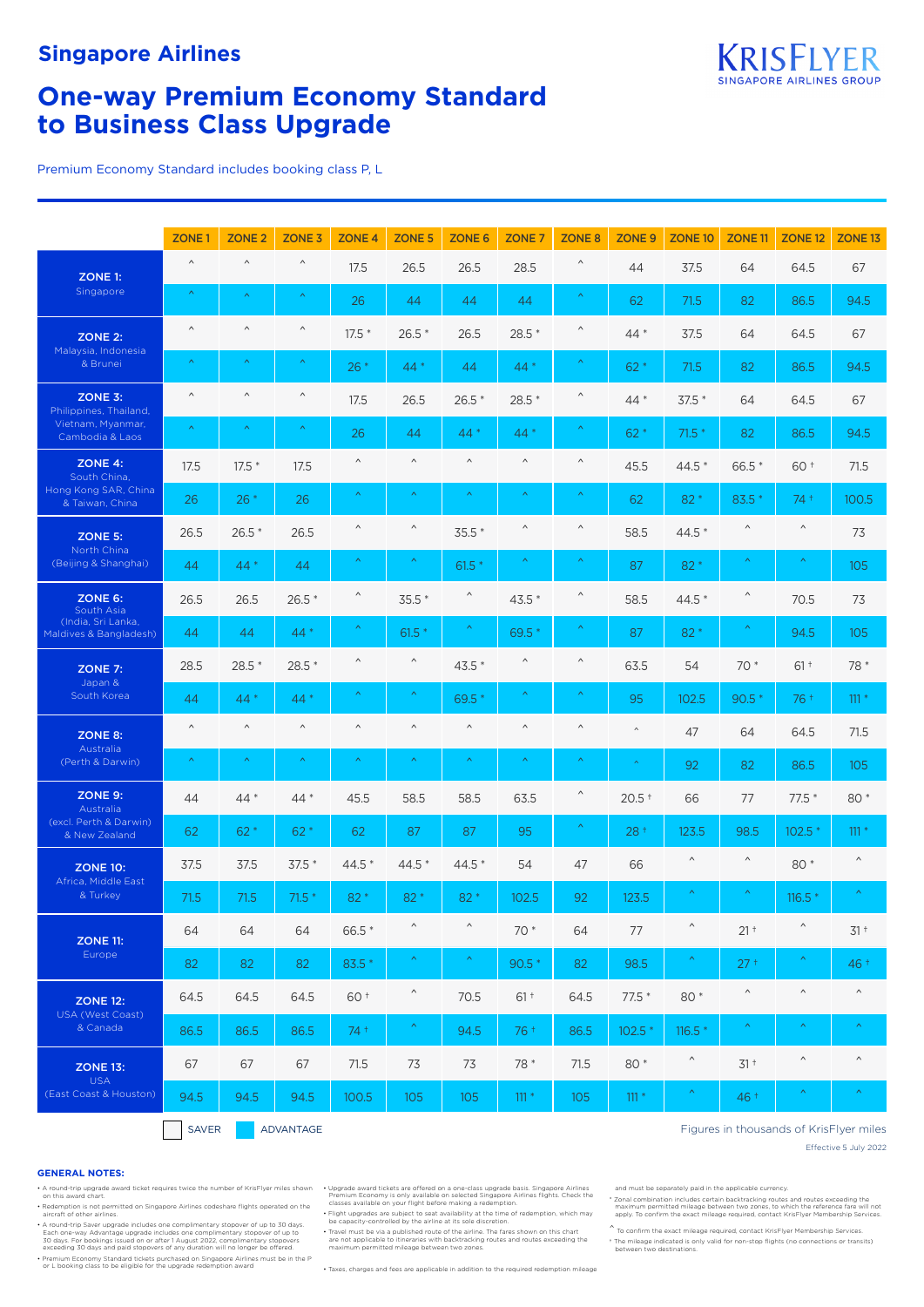

# **One-way Premium Economy Flexi to Business Class Upgrade**

Premium Economy Flexi includes booking classes S and T

|                                              | ZONE <sub>1</sub>     | ZONE <sub>2</sub>     | ZONE <sub>3</sub>     | ZONE <sub>4</sub>     | <b>ZONE 5</b>         | ZONE 6                | ZONE <sub>7</sub>     | ZONE <sub>8</sub>     | ZONE <sub>9</sub>     | ZONE <sub>10</sub>    | ZONE <sub>11</sub>    | ZONE <sub>12</sub>    | ZONE <sub>13</sub>                      |
|----------------------------------------------|-----------------------|-----------------------|-----------------------|-----------------------|-----------------------|-----------------------|-----------------------|-----------------------|-----------------------|-----------------------|-----------------------|-----------------------|-----------------------------------------|
| ZONE 1:                                      | $\land$               | $\boldsymbol{\wedge}$ | $\wedge$              | 13.5                  | 19.5                  | 19.5                  | 22                    | Λ                     | 33                    | 29.5                  | 50.5                  | 50.5                  | 52.5                                    |
| Singapore                                    | $\boldsymbol{\wedge}$ | $\boldsymbol{\wedge}$ | $\boldsymbol{\wedge}$ | 20                    | 35                    | 35                    | 35                    | $\boldsymbol{\wedge}$ | 50                    | 57.5                  | 67                    | 70                    | 75                                      |
| <b>ZONE 2:</b>                               | $\wedge$              | $\wedge$              | $\wedge$              | $13.5*$               | $19.5*$               | 19.5                  | $22*$                 | Λ                     | $33*$                 | 29.5                  | 50.5                  | 50.5                  | 52.5                                    |
| Malaysia, Indonesia<br>& Brunei              | $\boldsymbol{\wedge}$ | $\boldsymbol{\wedge}$ | $\boldsymbol{\wedge}$ | $20*$                 | $35*$                 | 35                    | $35*$                 | $\boldsymbol{\wedge}$ | $50*$                 | 57.5                  | 67                    | 70                    | 75                                      |
| ZONE 3:<br>Philippines, Thailand,            | $\wedge$              | $\wedge$              | $\boldsymbol{\wedge}$ | 13.5                  | 19.5                  | $19.5*$               | $22*$                 | Λ                     | $33*$                 | $29.5*$               | 50.5                  | 50.5                  | 52.5                                    |
| Vietnam, Myanmar,<br>Cambodia & Laos         | $\boldsymbol{\wedge}$ | $\boldsymbol{\wedge}$ | $\boldsymbol{\wedge}$ | 20                    | 35                    | $35*$                 | $35*$                 | $\boldsymbol{\wedge}$ | $50*$                 | $57.5*$               | 67                    | 70                    | 75                                      |
| ZONE 4:<br>South China,                      | 13.5                  | $13.5*$               | 13.5                  | $\boldsymbol{\wedge}$ | $\land$               | $\boldsymbol{\wedge}$ | $\land$               | $\boldsymbol{\wedge}$ | 34                    | $34.5*$               | $52.5*$               | 48.5 +                | 54                                      |
| Hong Kong SAR, China<br>& Taiwan, China      | 20                    | $20*$                 | 20                    | Λ,                    | $\boldsymbol{\wedge}$ | $\boldsymbol{\wedge}$ | Λ                     | $\boldsymbol{\wedge}$ | 50                    | 66 *                  | 69*                   | 68 +                  | 75                                      |
| <b>ZONE 5:</b>                               | 19.5                  | 19.5 *                | 19.5                  | $\wedge$              | $\land$               | $27*$                 | $\wedge$              | Λ                     | 44.5                  | $34.5*$               | $\boldsymbol{\wedge}$ | $\wedge$              | 57                                      |
| North China<br>(Beijing & Shanghai)          | 35                    | 35 *                  | 35                    | Λ                     |                       | 48 *                  |                       |                       | 67                    | 66 *                  | $\boldsymbol{\wedge}$ |                       | 80                                      |
| ZONE 6:<br>South Asia                        | 19.5                  | 19.5                  | $19.5*$               | $\boldsymbol{\wedge}$ | $27*$                 | $\hat{}$              | 33 *                  | $\boldsymbol{\wedge}$ | 44.5                  | $34.5*$               | $\boldsymbol{\wedge}$ | 54                    | 57                                      |
| (India, Sri Lanka,<br>Maldives & Bangladesh) | 35                    | 35                    | $35*$                 | Λ,                    | 48 *                  | Λ,                    | 53 *                  | Λ                     | 67                    | 66 *                  | $\boldsymbol{\wedge}$ | 75                    | 80                                      |
| ZONE 7:                                      | 22                    | $22*$                 | $22*$                 | Λ                     | $\wedge$              | $33*$                 | $\wedge$              | Λ                     | 46.5                  | 41                    | $54*$                 | $45.5 +$              | $61*$                                   |
| Japan &<br>South Korea                       | 35                    | $35*$                 | $35*$                 | ᄉ                     |                       | 53 *                  |                       |                       | 72                    | 82                    | $72*$                 | $63+$                 | 85.5 *                                  |
| ZONE 8:                                      | $\land$               | $\land$               | $\land$               | $\boldsymbol{\wedge}$ | $\land$               | $\boldsymbol{\wedge}$ | $\land$               | $\wedge$              | $\land$               | 37                    | 50.5                  | 50.5                  | 56                                      |
| Australia<br>(Perth & Darwin)                | $\boldsymbol{\wedge}$ | $\boldsymbol{\wedge}$ | $\boldsymbol{\wedge}$ | $\boldsymbol{\wedge}$ | $\boldsymbol{\wedge}$ | $\boldsymbol{\wedge}$ | $\boldsymbol{\wedge}$ | $\boldsymbol{\wedge}$ | $\boldsymbol{\wedge}$ | 74                    | 67                    | 70                    | 80                                      |
| ZONE 9:<br>Australia                         | 33                    | $33*$                 | $33*$                 | 34                    | 44.5                  | 44.5                  | 46.5                  | $\boldsymbol{\wedge}$ | $17.5$ <sup>+</sup>   | 51                    | 60                    | 60 *                  | $62*$                                   |
| (excl. Perth & Darwin)<br>& New Zealand      | 50                    | 50 *                  | $50*$                 | 50                    | 67                    | 67                    | 72                    | $\boldsymbol{\wedge}$ | $22 +$                | 99                    | 77                    | 80 *                  | 85.5                                    |
| <b>ZONE 10:</b>                              | 29.5                  | 29.5                  | $29.5*$               | $34.5*$               | $34.5*$               | $34.5*$               | 41                    | 37                    | 51                    | $\boldsymbol{\wedge}$ | $\wedge$              | $61.5*$               | $\wedge$                                |
| Africa, Middle East<br>& Turkey              | 57.5                  | 57.5                  | $57.5*$               | 66 *                  | 66 *                  | 66 *                  | 82                    | 74                    | 99                    | $\boldsymbol{\wedge}$ | $\boldsymbol{\wedge}$ | $90*$                 | $\boldsymbol{\wedge}$                   |
| <b>ZONE 11:</b>                              | 50.5                  | 50.5                  | 50.5                  | $52.5*$               | $\land$               | $\wedge$              | 54 *                  | 50.5                  | 60                    | $\boldsymbol{\wedge}$ | $16 +$                | $\boldsymbol{\wedge}$ | $23.5 +$                                |
| Europe                                       | 67                    | 67                    | 67                    | 69 *                  | $\boldsymbol{\wedge}$ | $\boldsymbol{\wedge}$ | $72*$                 | 67                    | 77                    | $\boldsymbol{\wedge}$ | $20.5*$               | $\boldsymbol{\wedge}$ | $33 +$                                  |
| <b>ZONE 12:</b>                              | 50.5                  | 50.5                  | 50.5                  | 48.5 +                | $\wedge$              | 54                    | 45.5 +                | 50.5                  | 60 *                  | $61.5*$               | $\wedge$              | $\land$               | $\land$                                 |
| USA (West Coast)<br>& Canada                 | 70                    | 70                    | 70                    | 68 +                  | $\boldsymbol{\wedge}$ | 75                    | 63 +                  | 70                    | 80*                   | 90 *                  | $\boldsymbol{\wedge}$ | $\boldsymbol{\wedge}$ | $\boldsymbol{\wedge}$                   |
| <b>ZONE 13:</b>                              | 52.5                  | 52.5                  | 52.5                  | 54                    | 57                    | 57                    | $61 *$                | 56                    | $62*$                 | $\hat{}$              | $23.5 +$              | $\boldsymbol{\wedge}$ | $\land$                                 |
| <b>USA</b><br>(East Coast & Houston)         | 75                    | 75                    | 75                    | 75                    | 80                    | 80                    | 85.5 *                | 80                    | 85.5 *                | $\boldsymbol{\wedge}$ | $33+$                 |                       | $\boldsymbol{\wedge}$                   |
|                                              | SAVER                 |                       | ADVANTAGE             |                       |                       |                       |                       |                       |                       |                       |                       |                       | Figures in thousands of KrisFlyer miles |

SAVER ADVANTAGE

and must be separately paid in the applicable currency.

• Redemption is not permitted on Singapore Airlines codeshare flights operated on the aircraft of other airlines.

**GENERAL NOTES:**

A round-trip Saver upgrade includes one complimentary stopover of up to 30 days.<br>Each one-way Advantage upgrade includes one complimentary stopover of up to<br>30 days. For bookings issued on or after 1 August 2022, complimen

• Premium Economy Class tickets purchased on Singapore Airlines must be in S or T booking classes to be eligible for the upgrade redemption award.

A round-trip upgrade award ticket requires twice the number of KrisFlyer miles shown Upgrade award tickets are offered on a one-class upgrade basis. Singapore Airlines (and the sected Singapore Airlines flights. Check the

• Flight upgrades are subject to seat availability at the time of redemption, which may be capacity-controlled by the airline at its sole discretion. • Travel must be via a published route of the airline. The fares shown on this chart are not applicable to itineraries with backtracking routes and routes exceeding the maximum permitted mileage between two zones.

• Taxes, charges and fees are applicable in addition to the required redemption mileage

t Zonal combination includes certain backtracking routes and routes exceeding the "<br>- maximum permitted mileage between two zones, to which the reference fare will not<br>- apply. To confirm the exact mileage required, contac

Effective 5 July 2022

 $\hat{}$  To confirm the exact mileage required, contact KrisFlyer Membership Services. † The mileage indicated is only valid for non-stop flights (no connections or transits) between two destinations.